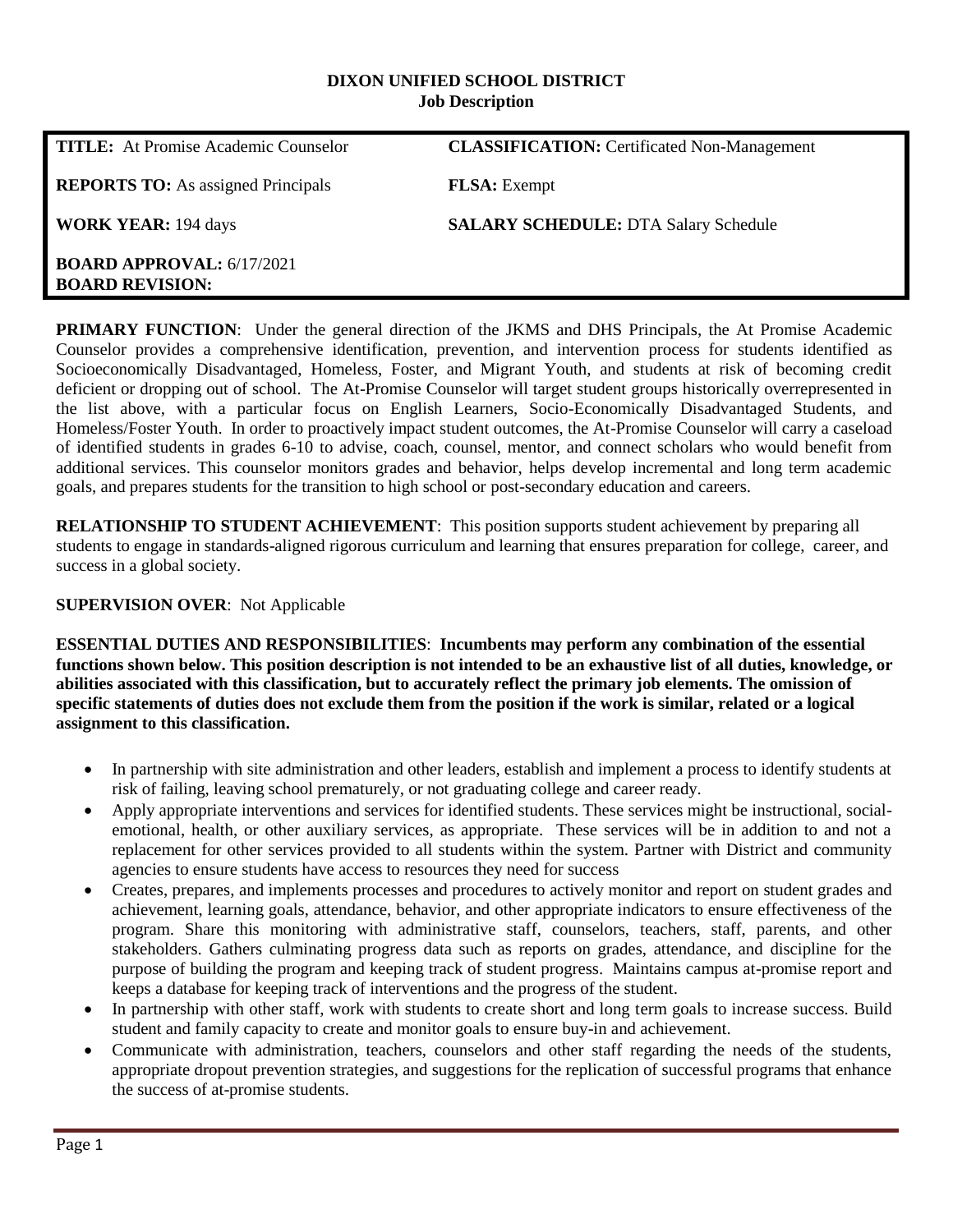- Collaborate with the campus leadership teams (Department Chairs, PBIS, AVID Site Team, etc.) to identify atpromise students, as well as to establish potential strategies to improve the achievement and engagement of these students.
- Develops and implements individual strategies and provides counseling to at-risk students utilizing a Social Emotional Learning program, individually and in small groups, to increase the likelihood that these students will stay in school, graduate, and achieve post-secondary goals.
- Implements academic career guidance with at-promise students to determine their strengths, interests, and learning styles in setting goals for a future career path.
- Gathers and analyzes data for individual students, identifies potential barriers to graduation, develops and implements intervention strategies, and develops an Individualized Learning Plan with students to meet academic and career goals.
- Schedules and attends meetings (i.e. intervention meetings, parent/teacher meetings, etc.) for the purpose of gathering and disseminating information, as well as to provide training to parents of students identified as being at risk of not graduating.
- Works with faculty, school counselors, and administrators to develop classroom strategies to meet the needs of identified at-promise students.
- Contacts community resource organizations and agencies for the purpose of enlisting needed help for at-promise students.
- Contacts parents/guardians of at-promise students for the purpose of soliciting their help. Conducts parent/guardian education activities to increase their engagement in their students' academic goals.
- Collaborates with middle school staff in utilizing data to identify at-promise students and develop strategies for a successful transition into the rigors of high school.
- Fulfills the responsibilities of a professional school counselor by engaging in professional development activities and complying with professional standards of the district.
- Completes required reports in a timely, efficient manner.

## **TRAINING, EDUCATION, AND EXPERIENCE:**

- Possession of a valid Pupil Services Credential in School Counseling.
- A Bachelor's degree from an accredited institution.
- A minimum of three (3) years of work serving as a successful counselor in California Public Schools.
- Experience and training in a variety of appropriate curriculum, instruction, classroom management, and intervention techniques.
- Bilingual in English and Spanish highly desirable.

# **LICENSES AND OTHER REQUIREMENTS:**

- Fingerprint/criminal justice clearance.
- Possession of a negative TB risk assessment certificate and, if risk factors are identified, a negative TB examination, that is no more than 60 days old and renewable at least once every four years.
- Requires access to a personal vehicle, a valid California Driver's License, and insurable status by the District's carrier.

#### **KNOWLEDGE AND ABILITIES: The following outline of essential knowledge, abilities, and physical requirements is not exhaustive and may be supplemented as necessary in accordance of the job.**

### KNOWLEDGE OF\*:

- Effective personal and academic counseling techniques and procedures.
- Counseling theory, ethics and associated legal confidentiality requirements.
- Systems of Positive Behavioral Interventions & Supports (PBIS).
- Laws regarding minors and child abuse reporting.
- Applicable sections of the State Education Code and other applicable laws, rules and regulations related to assigned activities.
- Correct English usage, grammar, spelling, punctuation and vocabulary.